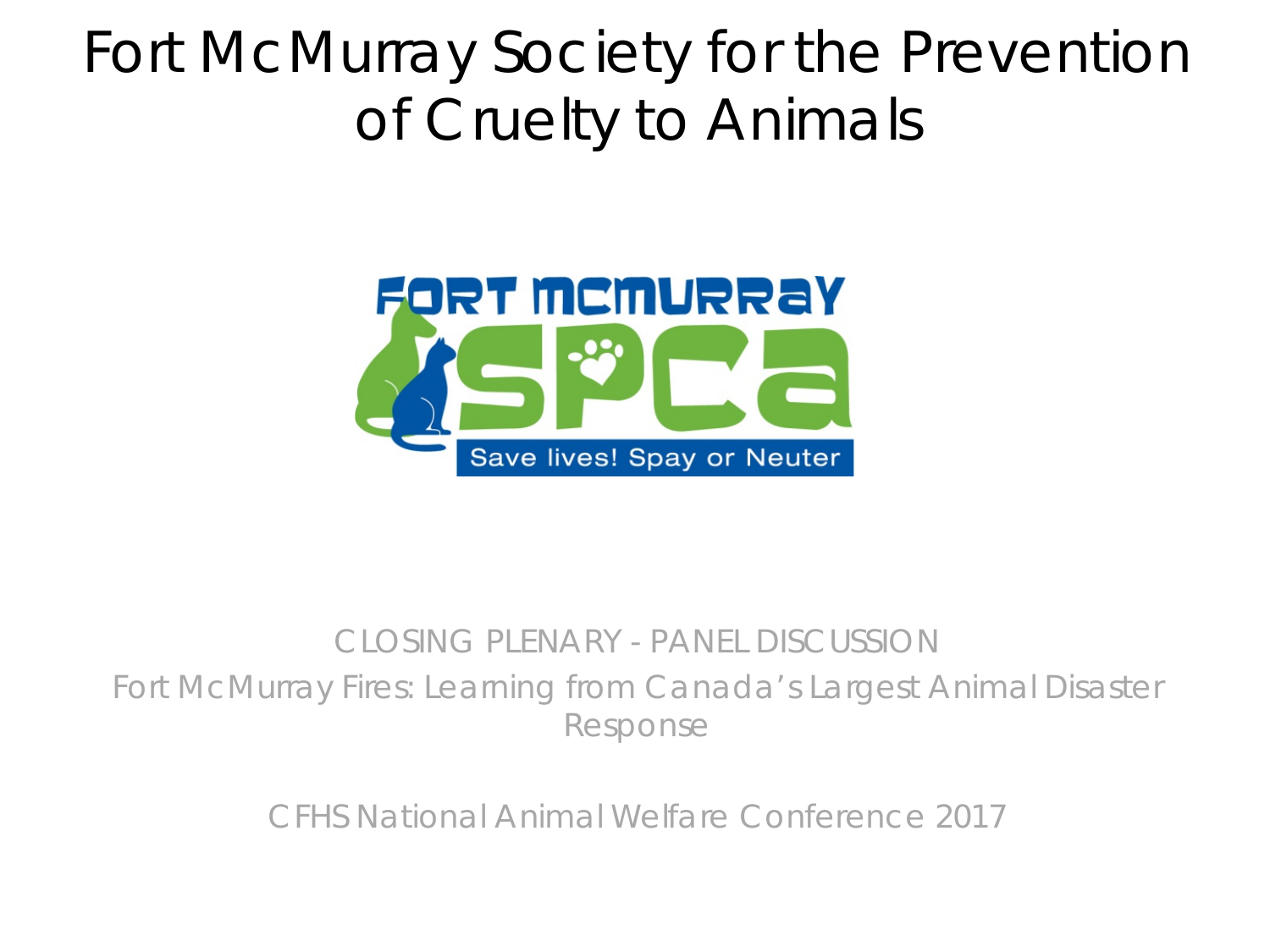

- Only local animal shelter in the RMWB
- Serving Fort McMurray and 11 rural and Indigenous communities over 66,361 km2
- The FMSPCA delivered assistance and supports to more than 5000 pets in 2016
- Offering programs and services which reaches from our youngest to our seniors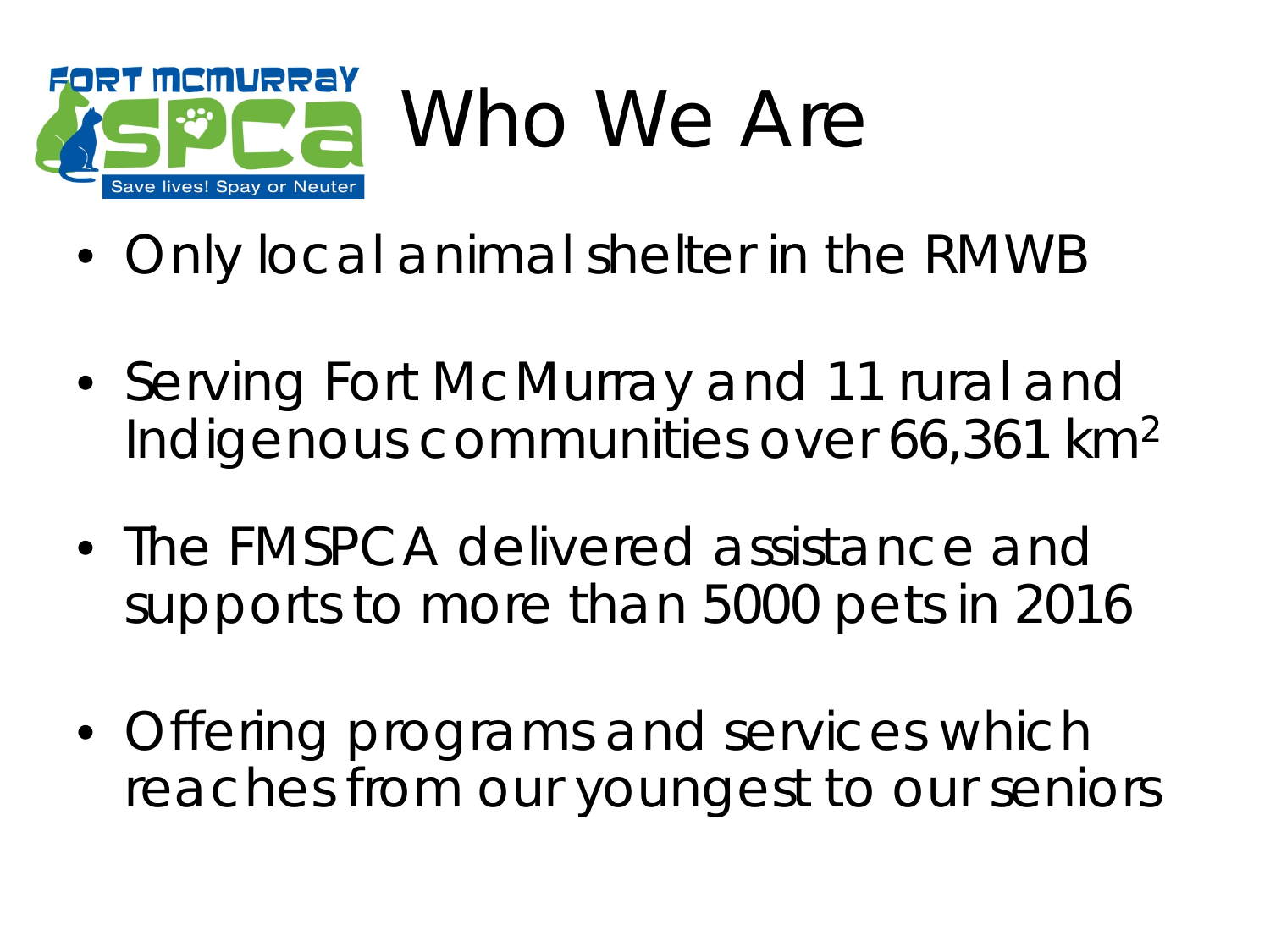

# Evacuation and On-Site Response

- Supported the RMWB who was the lead agency
- Worked alongside numerous agencies in the extraction, shelter, care and transport of regional pets
- FMSPCA pets placed with local foster families
- FMSPCA shelter and veterinary clinic base of rescue operation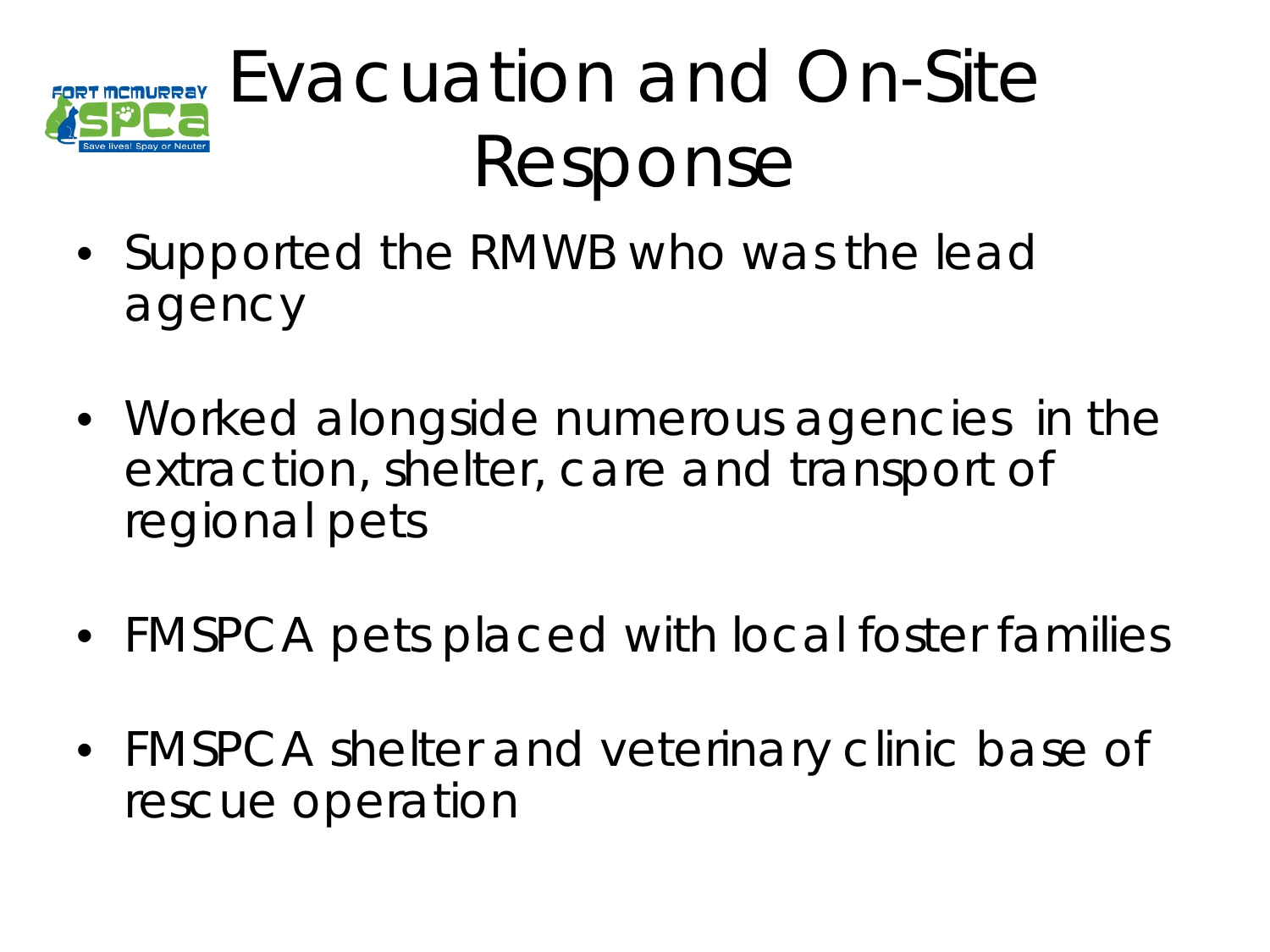

**Challenges** 

- Unprecedented disaster
- Condition in the emergency zone
- Community expectation
- Communications
- Emergency impacts on resources/access to funding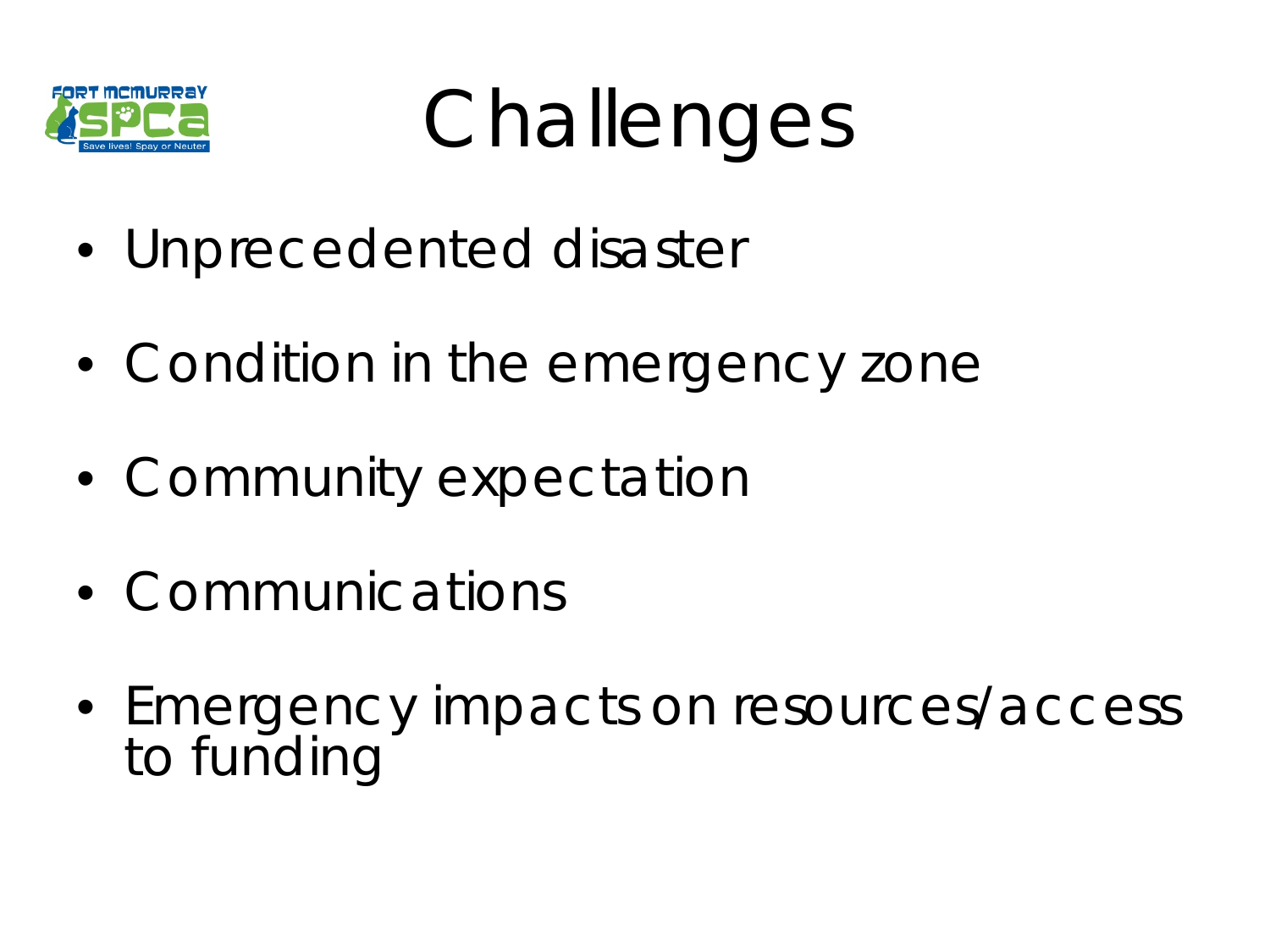

**Successes** 

- Approx. 1200 pets evacuated
- Placement of FMSPCA animals with partner organizations
- Supplier support (food and supplies in-kind)
- Support from across Canada and beyond
- In-shelter veterinary clinic essential during emergency response
- Community Impact Surveys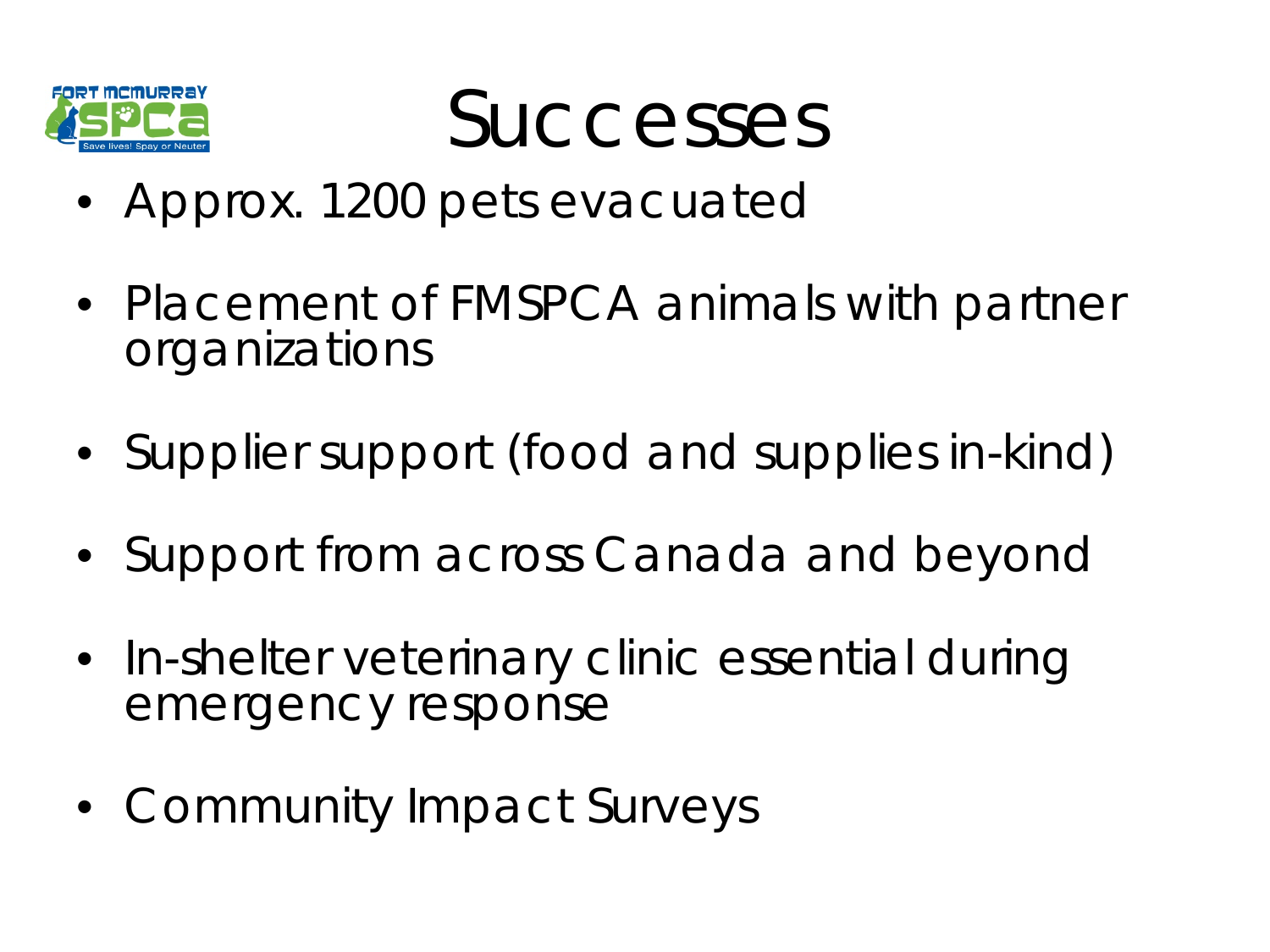

## Assessment Findings

- 90% of survey respondents feel pet companionship provided direct benefits to their wellbeing during and post-wildfire
- 22% of respondent pet owning households experienced challenges in finding pet friendly accommodations
- In contrast, 24% indicated that they are thinking of adding an additional pet to their household. 17% indicated that they have already become new pet owners post wildfire
- 37% indicating they became new pet owners for companionship and to prevent loneliness
- 30% of respondents indicated they became new pet owners for the mental health benefits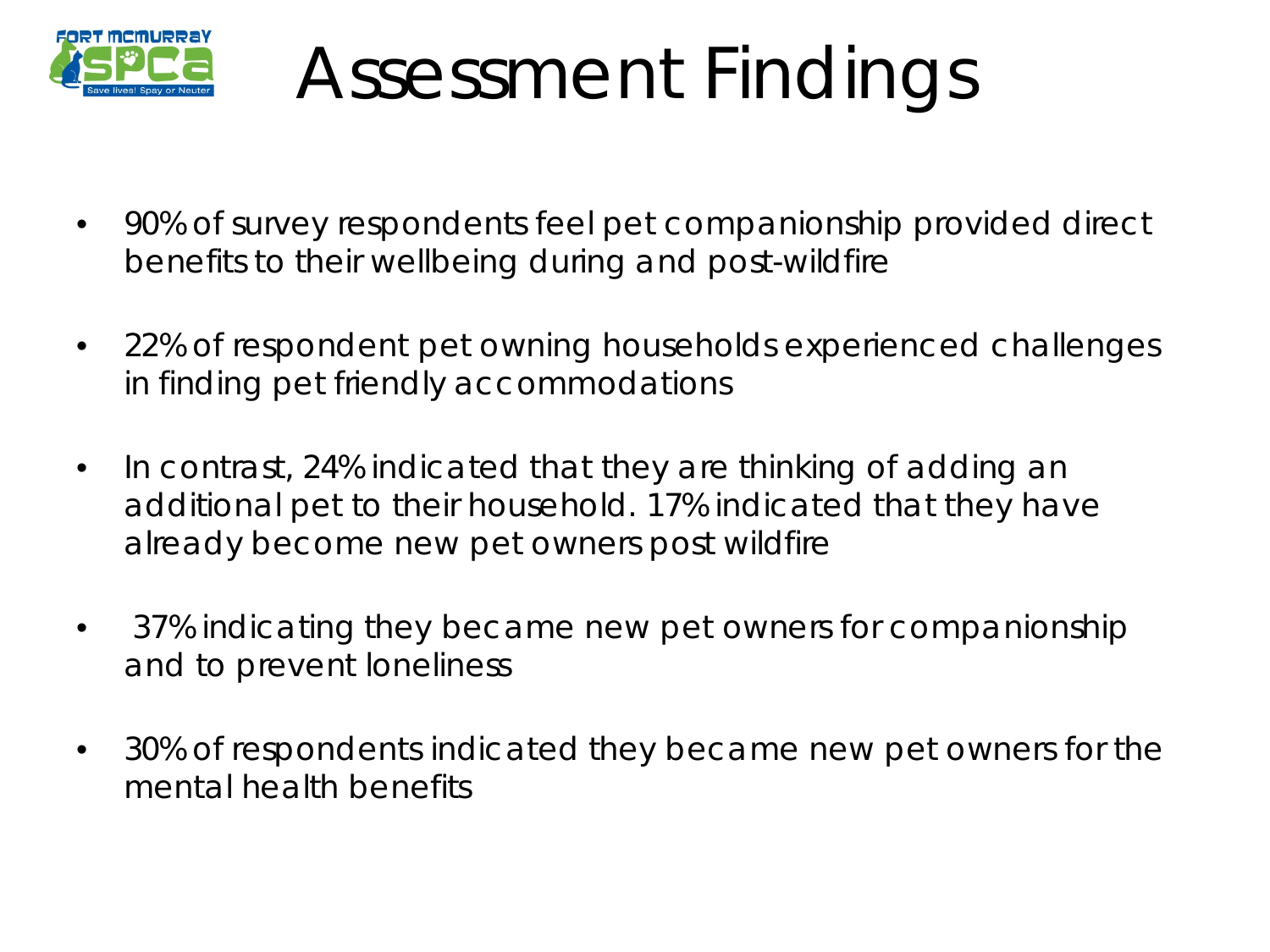

Key Learnings

- Create pet emergency response plans
- Establish a formal partnership with a like minded organization
- 90% of the response and funding support you will need comes after the rescue
- Mental health and wellness for staff
- Communicate with in-community organizations prior to sharing information, images and video
- Strong adoption campaign